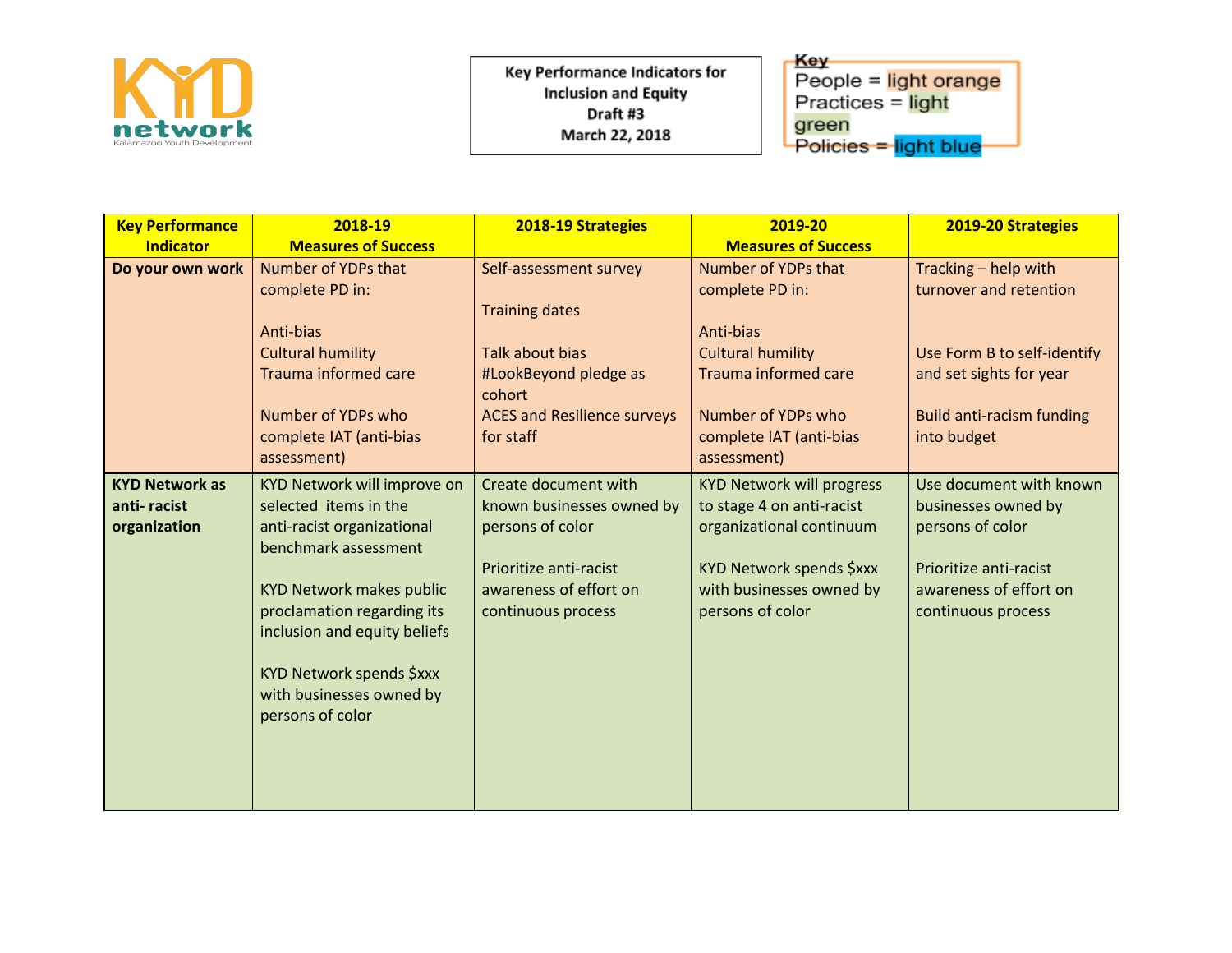|                                                                                                                                  |                                                                                                                                                                                                                                                                                        | <b>Key Performance Indicators for</b><br><b>Inclusion and Equity</b><br>Draft #3<br>March 22, 2018                                                                                                                                                                                   | Key<br>People $=$ light orange<br>Practices = light<br>green<br>Policies = light blue                                                                                                                  |                                                                                                                                                                                                                                                                              |
|----------------------------------------------------------------------------------------------------------------------------------|----------------------------------------------------------------------------------------------------------------------------------------------------------------------------------------------------------------------------------------------------------------------------------------|--------------------------------------------------------------------------------------------------------------------------------------------------------------------------------------------------------------------------------------------------------------------------------------|--------------------------------------------------------------------------------------------------------------------------------------------------------------------------------------------------------|------------------------------------------------------------------------------------------------------------------------------------------------------------------------------------------------------------------------------------------------------------------------------|
| <b>Cohort members</b><br>as anti-racist<br>organizations                                                                         | 75% of cohort members will<br>improve on selected items in<br>the anti-racist organizational<br>benchmark assessment<br>75% of cohort members<br>makes public proclamation<br>regarding its inclusion and<br>equity beliefs<br>Cohort members spends \$xxx<br>with businesses owned by | Attend more cultural<br>humility, anti-bias trainings,<br>racial healing circles<br>Prioritize anti-racist<br>awareness of effort on<br>continuous process<br>Design and use public<br>proclamation<br>Point person from each<br>organization present at<br>meetings and responsible | 75% of cohort members will<br>progress to stage 4 on<br>anti-racist organizational<br>continuum<br>Cohort members spends<br><b>Sxxx with businesses owned</b><br>by persons of color                   | <b>Attend more cultural</b><br>humility trainings<br>Prioritize anti-racist<br>awareness of effort on<br>continuous process<br>Point person from each<br>organization present at<br>meetings and responsible<br>for sharing                                                  |
|                                                                                                                                  | persons of color<br>100% of cohort members<br>take the anti-racist<br>benchmark assessment                                                                                                                                                                                             | for sharing<br>Distribute and use<br>benchmark assessment                                                                                                                                                                                                                            | 25% of youth take anti-racist<br>assessment                                                                                                                                                            |                                                                                                                                                                                                                                                                              |
| <b>KYD Network will</b><br>provide a full<br>array of PD<br>offerings for<br>cohort members<br>to improve their<br><b>skills</b> | Further training for<br>cohort/YDP's that include<br>cultural humility, ERACCE,<br>and other I and E community<br>trainings<br>Reduce adultism in OST                                                                                                                                  | Create menu of applicable<br>PD offerings.<br>Track participation in these<br>trainings for each cohort<br>member<br>Develop hiring and trainings<br>around intensive training on<br>SEL/cultural humility,<br>inclusion and equity                                                  | Maintain increased or<br>increase I and E PD's<br>Increase number of<br>organizations and YDP's that<br>attend I and E PD's<br>50% of cohort directors have<br>been through ERACCE one<br>day training | Create menu of applicable<br>PD offerings.<br>Track participation in these<br>trainings for each cohort<br>member<br><b>Broker deal with ERACCE</b><br>for group rates<br>Hiring and training<br>requirements around<br>intensive training on<br>SEL/cultural humility, I/ E |
| <b>Involving other</b><br>organizations/<br>sectors                                                                              | TRHT Racial healing circles at<br>50% of cohort members                                                                                                                                                                                                                                | Collaborate with KZCF so<br>that TRHT healing circles can<br>be offered to cohort<br>members.                                                                                                                                                                                        | Engage KPS in TRHT or other<br>anti-racist work<br><b>Engage Law Enforcement</b>                                                                                                                       | Two cohort members are<br>trained in this process;<br>reach out to them to<br>facilitate circles. Include                                                                                                                                                                    |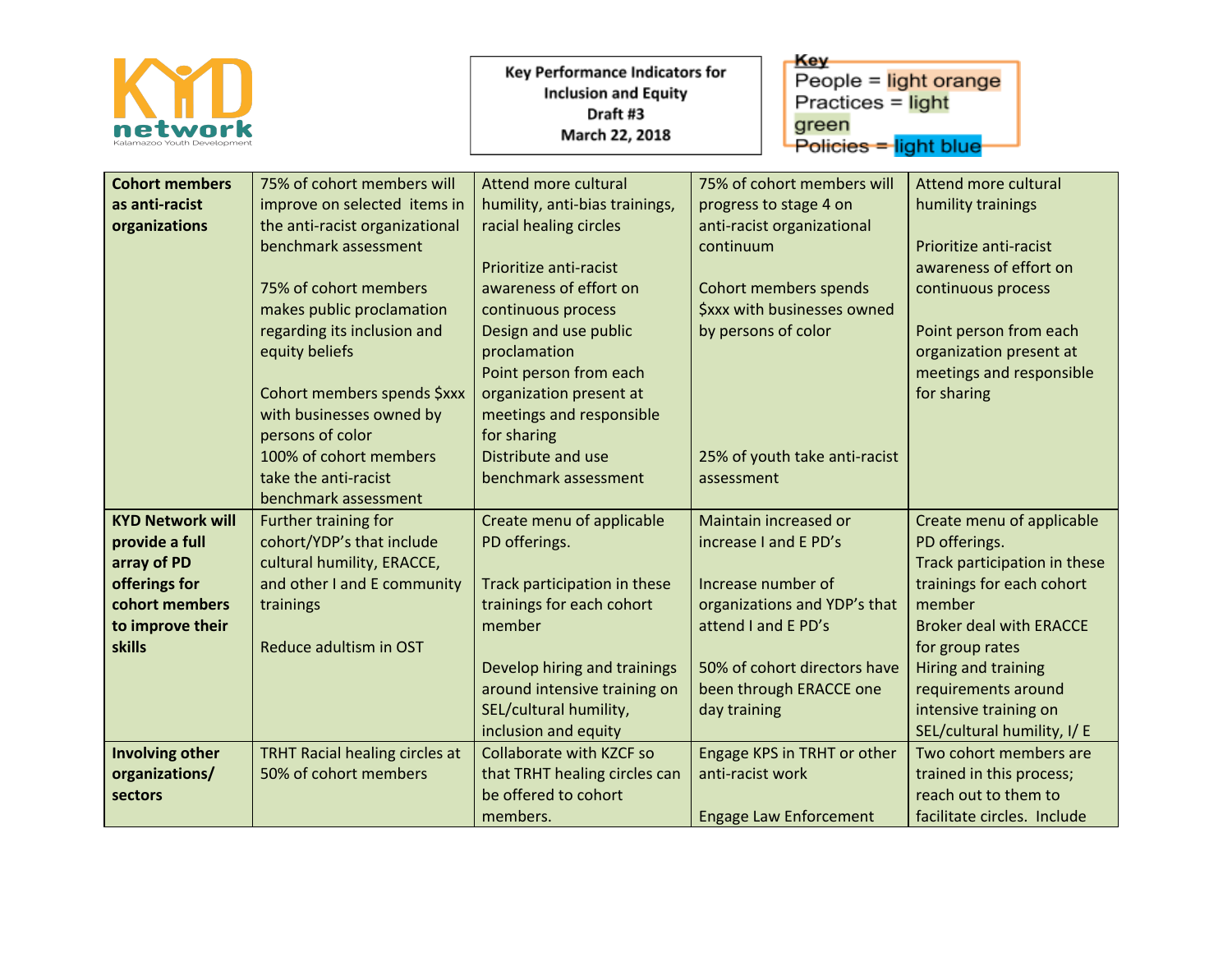|                                                   |                                                               | <b>Key Performance Indicators for</b><br><b>Inclusion and Equity</b><br>Draft #3<br>March 22, 2018                                                                                                                                             | Key<br>green                                                                                                                              | People = light orange<br>Practices = light<br>Policies = light blue                                                                                          |  |
|---------------------------------------------------|---------------------------------------------------------------|------------------------------------------------------------------------------------------------------------------------------------------------------------------------------------------------------------------------------------------------|-------------------------------------------------------------------------------------------------------------------------------------------|--------------------------------------------------------------------------------------------------------------------------------------------------------------|--|
|                                                   |                                                               | Two cohort members are<br>trained in this process; reach<br>out to them to facilitate<br>circles. Include circles in<br>menu of PD for each year<br>and summer<br>Align with Truth, Racial<br><b>Healing, and Transformation</b><br>Initiative | <b>TRHT Racial healing circles</b><br>at 75% of cohort members                                                                            | circles in menu of PD for<br>each year and summer<br>Align with Truth, Racial<br>Healing, and<br><b>Transformation Initiative</b><br>Align with ERACCE       |  |
| <b>Accurate</b><br>management<br>representation   | Track diversity of staff among<br>the OST programs            |                                                                                                                                                                                                                                                | More youth & families of<br>cohort member boards<br>Each OST program has<br>diverse staff that matches<br>diversity youth<br>demographics |                                                                                                                                                              |  |
| <b>Staff retention</b>                            | Create system to track<br>cohort turnover                     | Increase trauma work to<br>avoid toxic stress and help<br>with retention<br>Advocacy to help with<br>retention<br>Foster individual YDP skill<br>sets & training planning<br>(choice and purpose)                                              | Decrease staff turn-over                                                                                                                  | Increase trauma work to<br>avoid toxic stress and help<br>with retention<br>Advocacy to help with<br>retention<br>Increase professionalism of<br><b>YDPs</b> |  |
| <b>Effective and</b><br>complete cohort<br>survey | Change current cohort<br>survey to add more tracking<br>items | Make sure cohort members<br>complete annual survey                                                                                                                                                                                             |                                                                                                                                           |                                                                                                                                                              |  |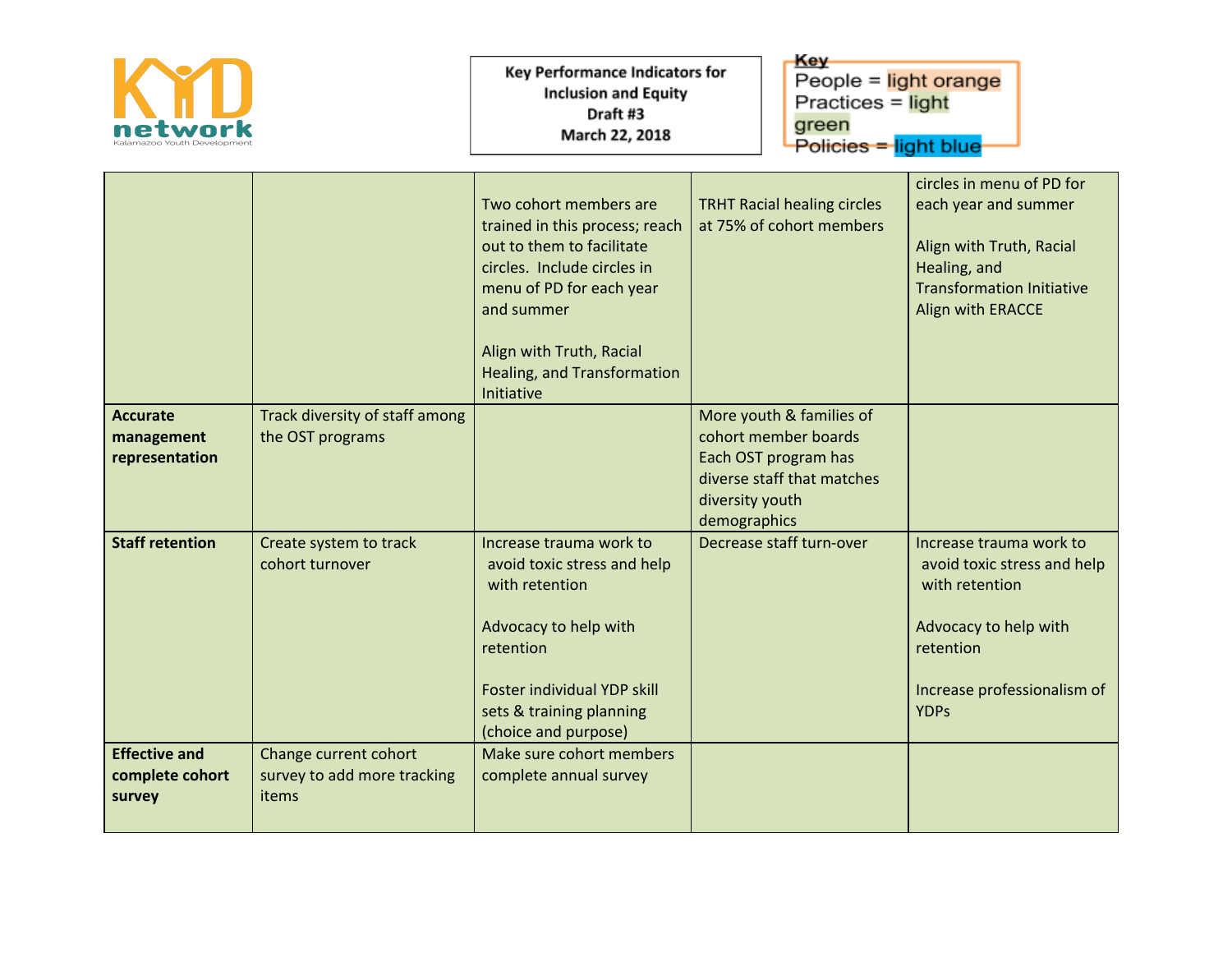|                                                           |                                                                                                                                                                                                            | <b>Key Performance Indicators for</b><br><b>Inclusion and Equity</b><br>Draft #3<br>March 22, 2018                                                                                                                                                                                              | Key<br>People $=$ light orange<br>Practices = light<br>green<br>Policies = light blue                                                                                                                                         |                                                                                                                                                                                                                                       |
|-----------------------------------------------------------|------------------------------------------------------------------------------------------------------------------------------------------------------------------------------------------------------------|-------------------------------------------------------------------------------------------------------------------------------------------------------------------------------------------------------------------------------------------------------------------------------------------------|-------------------------------------------------------------------------------------------------------------------------------------------------------------------------------------------------------------------------------|---------------------------------------------------------------------------------------------------------------------------------------------------------------------------------------------------------------------------------------|
| Family/youth<br>engagement,<br>voice                      | <b>Track Action Fridays to figure</b><br>out how many family<br>members of youth are<br>attending<br>Increase family engagement<br>More youth and family<br>members on cohort member<br>board of directors | Organization accessibility to<br>youth & families<br><b>Modeling language</b><br>standards for YDPs<br>Commit ____ # of accessible<br><b>Action Fridays to families &amp;</b><br>youth (timing, location, etc.)<br>How-to guide for reserving<br>1 board spot for a family<br>member or student | More youth and family<br>members on cohort<br>member board of directors<br>Recruit and increase number<br>of families and youth<br>attending Action Friday's<br>Increase knowledge about<br>inclusionary family<br>engagement | Commit # of accessible<br><b>Action Fridays to families &amp;</b><br>youth (timing, location,<br>$etc.$ )<br>Organizations use how-to<br>guide for inclusive board<br>recruitment<br>Action Friday accessible to<br>parents and youth |
| <b>Intersectionality</b>                                  | Cohort members make sure<br>LGBTQ+ community (and all<br>forms of oppression) is not<br>lost through policy<br>statements<br>25% of cohort members label<br>"Brave Spaces"                                 | More "Brave Space"<br>trainings<br>Add continuum to Form B<br>(inclusion and equity,<br>LBGTQIA)<br>Have conversations about<br>mental health stigma                                                                                                                                            | Cohort members make sure<br>LGBTQ+ community (and all<br>forms of oppression) is not<br>lost through hiring process<br>50% of cohort members<br>label "Brave Spaces"                                                          | More "Brave Space"<br>trainings<br>Have conversations about<br>mental health stigma                                                                                                                                                   |
| Pay equity will be<br>achieved in cohort<br>in five years | Create system to track<br>cohort wages.<br><b>Establish ranges for each</b><br>position (YDP, sit<br>coordinator, Director, ED)                                                                            | Talk about issues, burn-out,<br>work-life balance at staff<br>meetings<br>Historical trauma and how it<br>impacts our youth<br>More conversation about<br>fair pay                                                                                                                              | <b>Decrease OST wage</b><br>disparities<br>Discuss results of staff<br>wages tracking. Make a<br>plan-action steps<br>Increase equitable pay to<br>invest and scaffold leaders                                                | Talk about issues, burn-out,<br>work-life balance at staff<br>meetings<br><b>Historical trauma and how</b><br>it impacts our youth<br>More conversation about<br>fair pay                                                             |